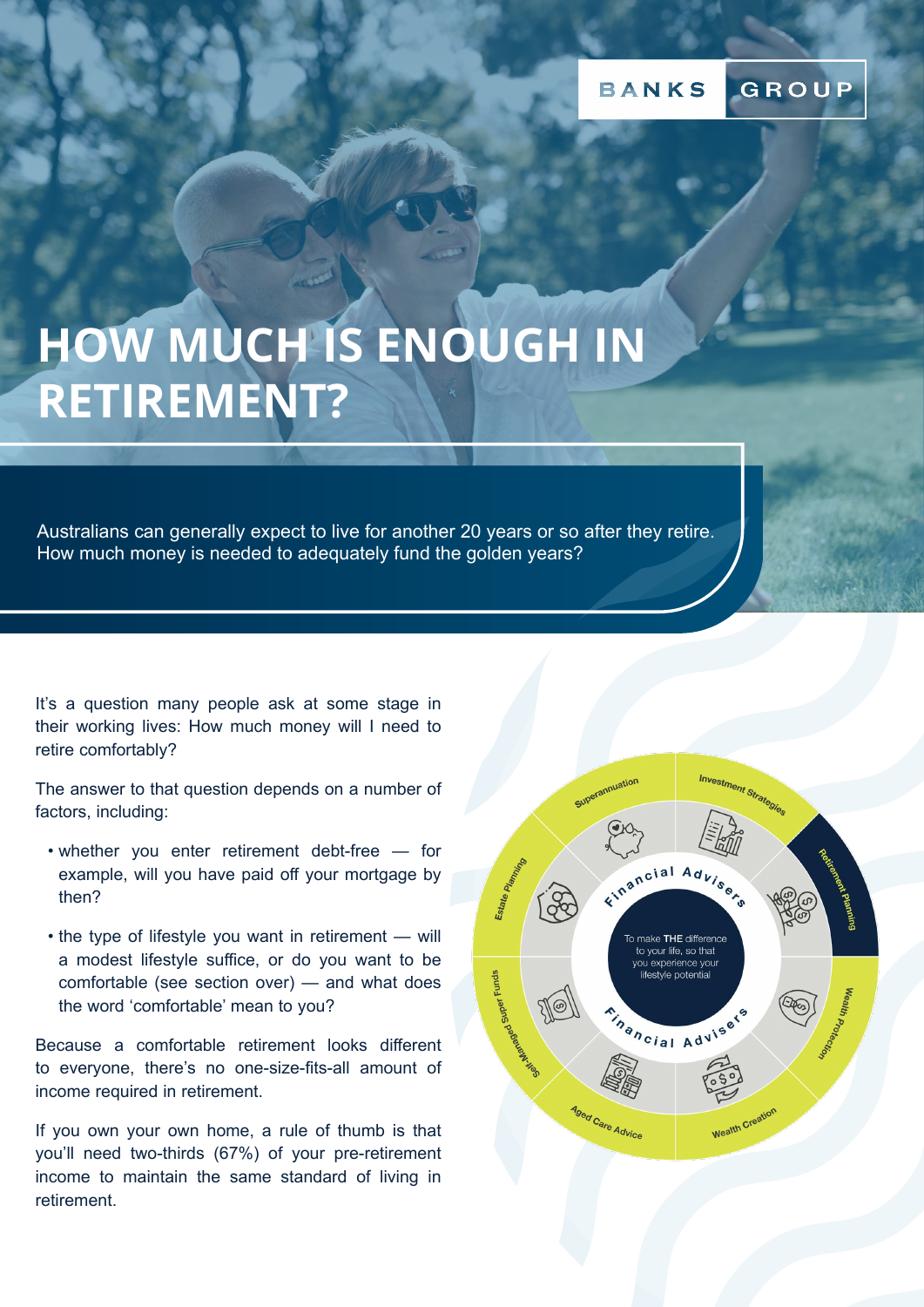

Another is that every \$100,000 you've invested may generate a sustainable income of \$5,000 a year, subject to investment returns. But in reality, how much is needed will be different for everyone. And there is so much to consider. To find out the figure that suits you, call a Banks Group adviser.

## **'Comfortable' vs 'modest' retirement**

Knowing what lifestyle you would like to live in retirement is a vital consideration to knowing how much is enough. As a guide, the Association of Superannuation Funds of Australia (ASFA) release a 'retirement standard'.

The standard outlines the budgets needed by the average Australian — singles and couples — to fund a 'comfortable' and a 'modest' standard of living.

Both budgets assume the retirees own their own home outright and are relatively healthy.

## **How much do I need for a comfortable retirement?**

The following lump sums assume the retirees will draw down all their capital and receive part Age Pension.

| Category                                     | <b>Savings required at</b><br>retirement |
|----------------------------------------------|------------------------------------------|
| Comfortable lifestyle for a<br>couple        | \$640,000                                |
| Comfortable lifestyle for a<br>single person | \$545,000                                |

All figures in 2018 dollars using 2.75% AWE as a deflator and an assumed investment earning rate of 6 per cent.

Everyone's idea of a 'comfortable' retirement differs. While ASFA's Retirement Standard — the budget needed to fund a comfortable retirement — may be adequate for some people, it won't be for others.

For example, if you want to go on an extended overseas holiday every year, you'll probably need more than the standard amount of retirement savings.

That's why it's important for you to get personal advice from a qualified financial adviser.

They can assess your financial and lifestyle goals and requirements and then put forward recommendations to help you achieve them.

If you live longer than expected and don't qualify for the Age Pension, you're going to need more at retirement than the AFSA standard.

The following table shows the lump sums our financial modelling says retirees will need if they stop working at 65, fully self-fund their retirement, live until they're 88, and draw down all their capital.

| <b>Category</b>                              | <b>Savings required at</b><br>retirement |  |
|----------------------------------------------|------------------------------------------|--|
| Comfortable lifestyle for a<br>couple        | \$1,054,300                              |  |
| Comfortable lifestyle for a<br>single person | \$745,860                                |  |

All figures in 2021 dollars using 2.75% AWE as a deflator and an assumed investment earning rate of 6 per cent.

### **How much do I need for a modest retirement?**

ASFA's 'modest lifestyle' lump sums are relatively low due to the fact the base rate of the Age Pension (plus various pension supplements) is sufficient to meet much of the expenditure required as this budget level.

| <b>Category</b>                              | <b>Savings required at</b><br>retirement |
|----------------------------------------------|------------------------------------------|
| Comfortable lifestyle for a<br>couple        | \$70,000                                 |
| Comfortable lifestyle for a<br>single person | \$70,000                                 |

All figures in 2018 dollars using 2.75% AWE as a deflator and an assumed investment earning rate of 6 per cent. The fact that the same savings are required for both couples and singles reflects the impact of receiving the Age Pension.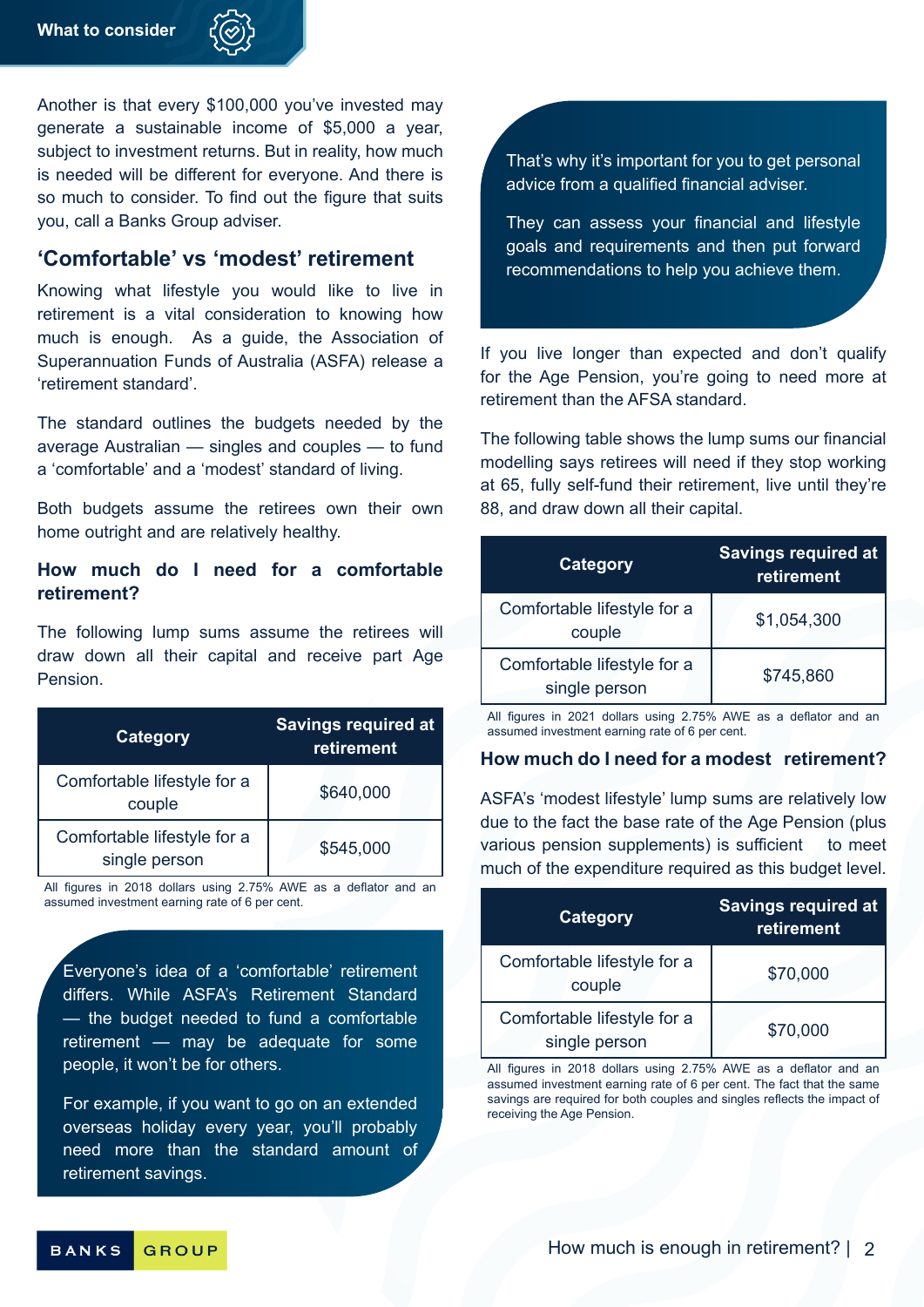

## **ASFA Annual Budgets — for those aged around 65 (June quarter 2021)**

|               | <b>Comfortable Lifestyle</b>                                                                             | <b>Modest Lifestyle</b>                                                                         | <b>Age Pension1</b>                                                                                |
|---------------|----------------------------------------------------------------------------------------------------------|-------------------------------------------------------------------------------------------------|----------------------------------------------------------------------------------------------------|
| <b>Single</b> | \$44,818                                                                                                 | \$28,514                                                                                        | \$24,770                                                                                           |
| <b>Couple</b> | \$63,352                                                                                                 | \$41,170                                                                                        | \$37,341                                                                                           |
| 巠             | Replace kitchen and<br>bathroom over 20 years                                                            | No budget for home<br>improvements. Can do<br>repairs, but can't replace<br>kitchen or bathroom | No budget to fix home<br>problems like a leaky roof                                                |
|               | Better quality and larger<br>number of household items<br>and appliances and higher<br>cost hairdressing | Limited number of household<br>items and appliances and<br>budget haircuts                      | Less frequent haircuts or<br>getting a friend to cut your<br>hair                                  |
| }}}           | Can run air conditioning                                                                                 | Need to watch utility costs                                                                     | Less heating in winter                                                                             |
|               | Restaurant dining, good<br>range & quality of food                                                       | Take out and occasional<br>cheap restaurants                                                    | Only club special meals or<br>inexpensive takeaway                                                 |
| 000           | Fast internet connection, big<br>data allowance and large<br>talk and text allowance                     | Limited talk and text, modest<br>internet data allowance                                        | Very basic phone and<br>internet package                                                           |
|               | Good clothes                                                                                             | Reasonable clothes                                                                              | <b>Basic clothes</b>                                                                               |
|               | Domestic and occasional<br>overseas holidays                                                             | One holiday in Australia or a<br>few short breaks                                               | Even shorter breaks or day<br>trips in your own city                                               |
|               | Top level private health<br>insurance                                                                    | Basic private health<br>insurance, limited gap<br>payments                                      | No private health insurance                                                                        |
|               | Owning a reasonable car                                                                                  | Owning a cheaper more<br>basic car                                                              | No car or, if you have a car,<br>it will be a struggle to afford<br>repairs                        |
| ( ၀ )<br>၀၀၀  | Take part in a range of<br>regular leisure activities                                                    | One leisure activity<br>infrequently, some trips to<br>the cinema or the like                   | Only taking part in no cost<br>or very low-cost leisure<br>activities. Rare trips to the<br>cinema |

1. From 20 March 2020, including the maximum basic rate, maximum pension supplement and energy supplement.